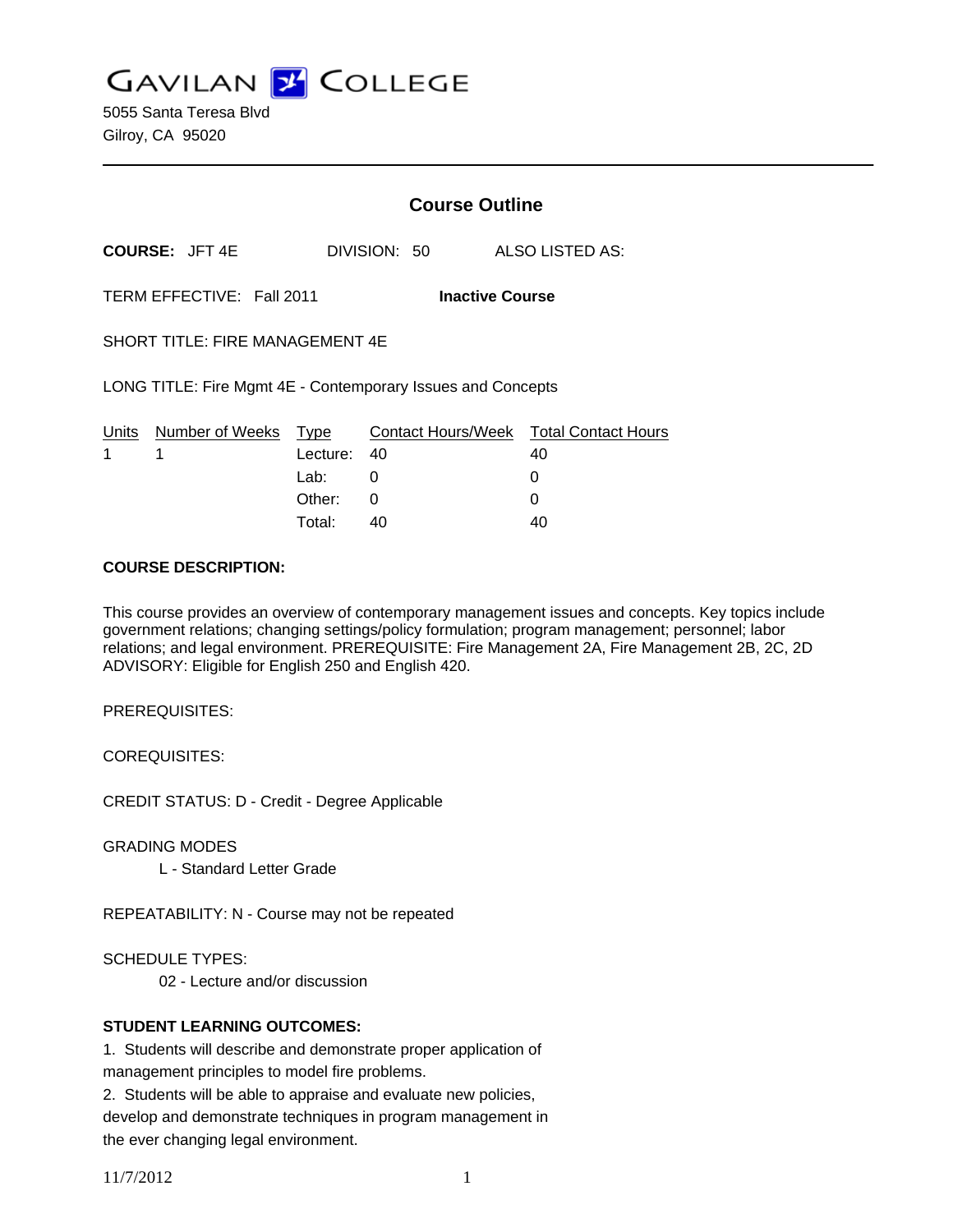# **CONTENT, STUDENT PERFORMANCE OBJECTIVES, OUT-OF-CLASS ASSIGNMENTS**

Inactive Course: 09/26/2011

1 Wk 40 Hrs I. Relationships with Legislative Bodies

- A. Federal
- B. State
- C. Local including Council/Board Relations
- II. Urban Politics and Problems, Initiative and

Referendum/Policy Formation, Fire Management

in the Year 2000

- A. Coping with Coming Issues
- B. Public Safety Consolidation (full & partial)
- C. Civilization of Fire Service
- III. Program Management
- A. Overview
- B. Training
- C. Public Education
- D. Fire Prevention
- E. Public Information
- F. Hazardous Materials
- G. Safety
- IV. Personnel
- A. Structure/Systems
- B. Retirement Systems
- C. Wage/Salary Administration
- D. Selection & Testing including Assessment

**Centers** 

- E. EEOC and Affirmation Action
- F. Women in Fire Service
- G. Comparable Worth/Sexual Harassment
- H. Workman Compensatoin/Disabilities/Light

Duty Programs

- I. Discipline/Grievances/Skelly, et al
- J. Apprenticeship/Interagency Training
- V. Labor Relations
- A. MMB
- B. Management Rights
- C. Mediation, Fact Finding, Arbitration
- D. Agency Shop
- E. Labor Actions
- F. Anatomy of a Strike
- VI. Emerging Legal Environment
- A. "Liabilities, Torts, Immunities"
- B. Deep Pockets
- C. Legislative Impacts (OSHA, FLSA, etc.)
- D. Role of Courts and Judicial Impacts
- E. Wrap-up